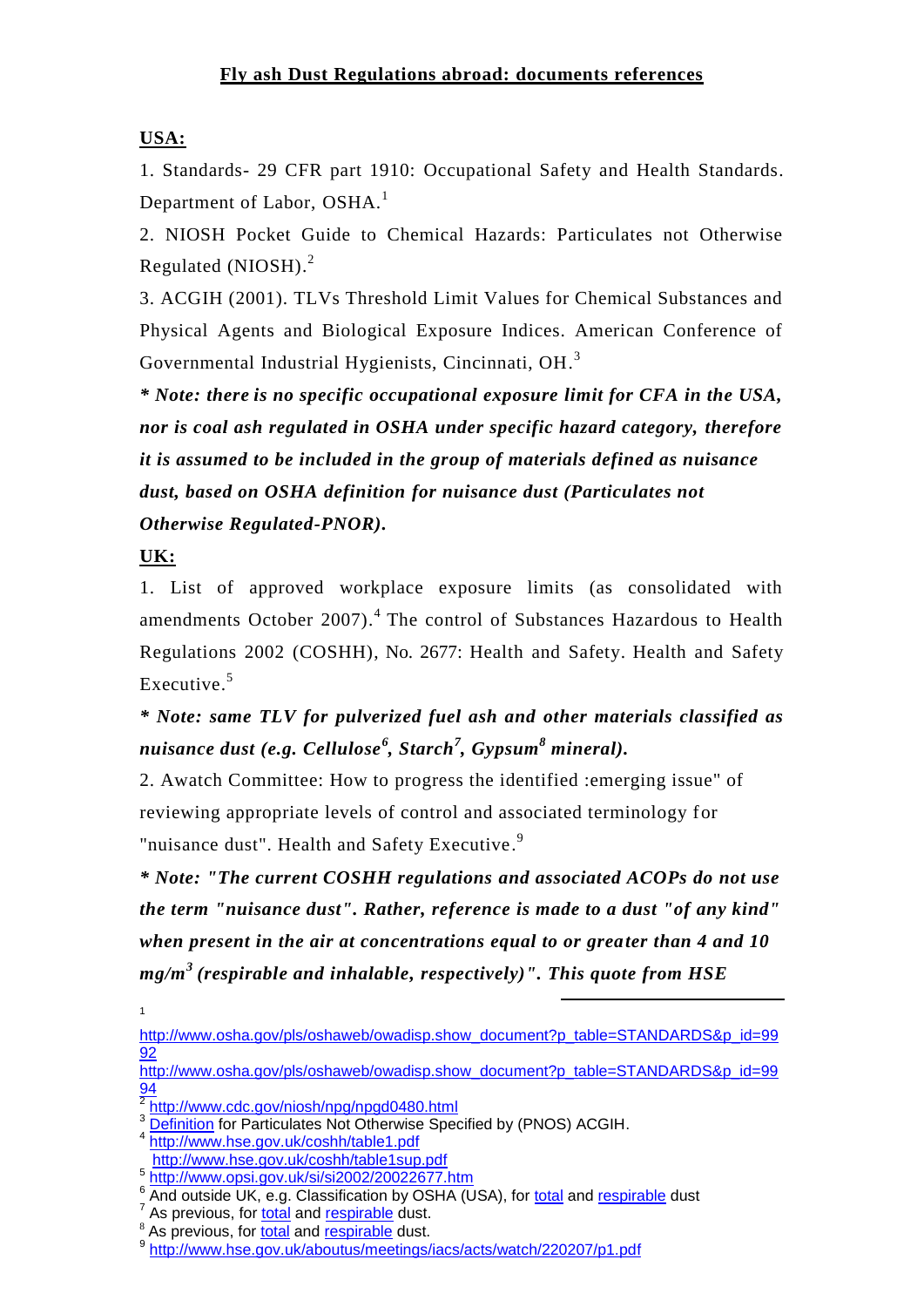## *paper, can lead to the assumption that coal ash is classified in the UK as nuisance dust, since it has the same limit values as above.*

3. Environmental code of practice for the sale and use of pulverised fuel ash  $(PFA)$ . UKQAA. $^{10}$ 

### **Germany:**

1. TRGS 900: Technische für Gefaurstoffe (Technical Rule for Hazardous Materials).<sup>11</sup>

*\* Note: no mentioning of coal ash in the list of occupational exposure limit values for hazardous materials.*

#### **The Netherlands:**

1. Meij, R., 2003. Status report on the health issues associated with pulverized fuel ash and fly dust. KEMA report, 50131022-KPS/MEC 01-  $6032.<sup>12</sup>$ 

*\* Note: There is a recommendation to classify coal fly ash as nuisance dust, since "pulverized fuel ash doesn't posses any toxic properties, so no increased health risk is involved as long as the requirements laid down for nuisance dust in the occupational environment are met. Exposure to quartz can lead to pneumoconiosis or silicosis, however, the absence of the effects of coal ash normally associated with quartz is attributable to the fact that the quartz in pulverized coal ash is mainly enclosed within vitreous material."*

2. Henk te Winkel, 2009. Environmental and Health aspects of ashes produced at co-combustion of biomass. WOCA 2009.<sup>13</sup>

*\* Note: Includes a recommendation to classify coal fly ash as nuisance dust. "In the workplace underneath the E-filter, the measured stationary respirable atmospheric quartz concentrations under normal stationary conditions, average 0.0005 mg/m<sup>3</sup> , less than 1 percent of the TLV for quartz*   $(0.075 \text{ mg/m}^3)$ ...all the research undertaken, in vivo and in vitro studies<sup>14</sup>,

-

<sup>&</sup>lt;sup>10</sup> Click [here](http://www.coal-ash.co.il/sadna09/Code_of_Practice_January_2003.pdf) to download the paper.

<sup>1</sup>[1](http://www.baua.de/nn_16806/de/Themen-von-A-Z/Gefahrstoffe/TRGS/pdf/TRGS-900.pdf) [http://www.baua.de/nn\\_16806/de/Themen-von-A-Z/Gefahrstoffe/TRGS/pdf/TRGS-900.pdf](http://www.baua.de/nn_16806/de/Themen-von-A-Z/Gefahrstoffe/TRGS/pdf/TRGS-900.pdf)

<sup>&</sup>lt;sup>12</sup> For viewing this report click [here.](Specific_sections_in_the_report.pdf)

<sup>1</sup>[3](http://www.flyash.info/2009/034-winkel2009.pdf) <http://www.flyash.info/2009/034-winkel2009.pdf>

 $14 \frac{100 \text{ F} \cdot \text{m}}{6.9}$ 

Borm, P. J. A., 1997. Toxicity and occupational health hazards of coal fly ash (CFA). A review [of data and comparison to coal mine dust.](http://annhyg.oxfordjournals.org/cgi/reprint/41/6/659.pdf) Annals of Occupational Hygiene, 41, pp. 659-676. Borm, P. J. A., Knapen, A. M., Schins, R. P. F., Herwijnen, M. van., Schilderman, P. A. E. L., Maanen, J. van., Smith, K. and Aust, A., 1999. In vitro effects of coal fly-ashes: Hydroxyl radical generation, iron release, and DNA damage and toxicity in rat lung epithelial cells. Inhalation Toxicology, 11, pp. 1123-1141.